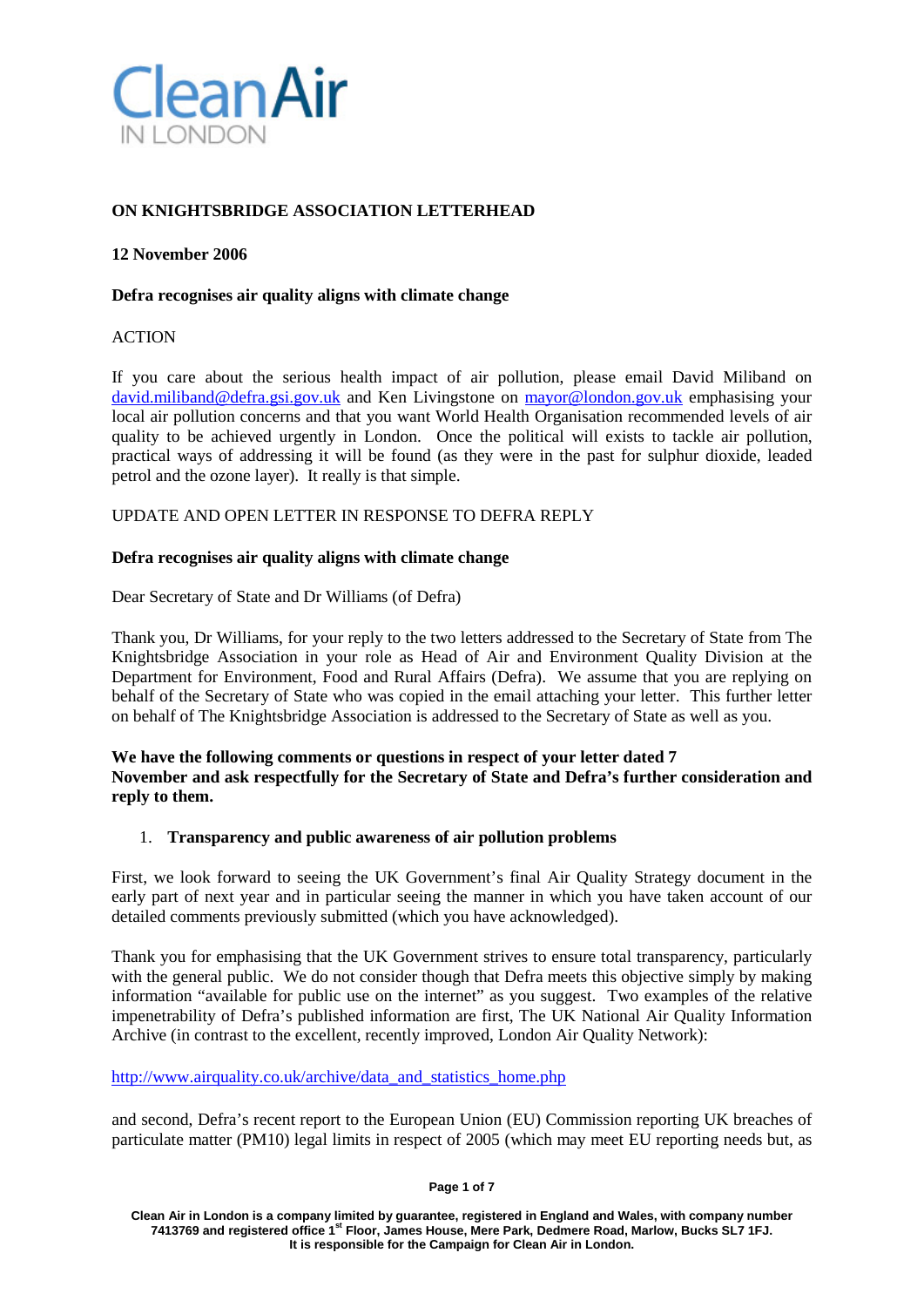

far as we are aware, has not been supplemented by a "plain language" version for the general public despite the "life and death" value of the information for some):

## <http://cdr.eionet.europa.eu/gb/eu/annualair/envrtdbxw>

We encourage Defra strongly to make the general public aware actively (not passively) of the extent to which EU legal limits for PM10 were breached in respect of 2005 including through the publication of the postcodes of all areas where such breaches took place.

An example of what can be achieved by Defra in this regard was its successful approach to awareness raising through a news release "Bonfire night - smog warning" issued on 3 November. A similar news release should be published alerting the general public to the legal breaches in respect of PM10 in 2005.

The World Health Organisation's (WHO's) recent publication "Health effects of transport-related air pollution" makes clear the need for this subject to be taken seriously when it states on page 185 that "The number of casualties attributed to air pollution is comparable to the number of fatalities from traffic accidents, and its imprint is observed in all age groups, including children."

**Please confirm that the UK Government will promote actively public awareness of the extent of the PM10 legal breaches (and related air pollution problems), which were widespread in London, and that it will adopt an active approach in future in respect of significant air quality news equivalent to awareness raising in relation to road traffic accidents and their prevention.**

# 2. **Alignment of air quality with climate change**

Second, we were pleased to read in your letter that "I can confirm that generally the responses [to the recent Consultation] called for further mainstreaming of air quality to align it with high profile areas such as climate change."

Sir Nicholas Stern, in his excellent recent report, commented on page 276 that "Climate change policies can help to reduce local air pollution, with important benefits for health". However, he also made clear, at the bottom of page 277, that "Sometimes climate change objectives will conflict with local air quality aims. This is a particular issue with transport." Sir Nicholas went on to say, at the top of page

## 278, that **"Policies to meet air pollution and climate change goals are not always compatible. But if governments wish to meet both objectives together, then there can be considerable cost savings compared to pursuing both separately**".

It is vital that street level air pollution is included in the forthcoming "Climate Change Bill" in order to ensure that: air pollution is addressed holistically (as opposed to sub- optimally at the expense of air quality); the cost savings highlighted by Sir Nicholas are achieved; and the health benefits of improved air quality are "locked in" to offset the costs of the necessary climate change action. As if to emphasise the last point, Stavros Dimas, the EU Environment Commissioner said in a speech to the British Chamber of Commerce in Brussels on 9 November 2006, that "The most obvious benefit that a clean environment brings to the economy is by preventing the negative impact of pollution. A degraded environment will affect the economy's bottom line just as much as its affects the quality of people's lives. The ill health due to air pollution costs the EU economy Euros 14 billion every year".

**Page 2 of 7**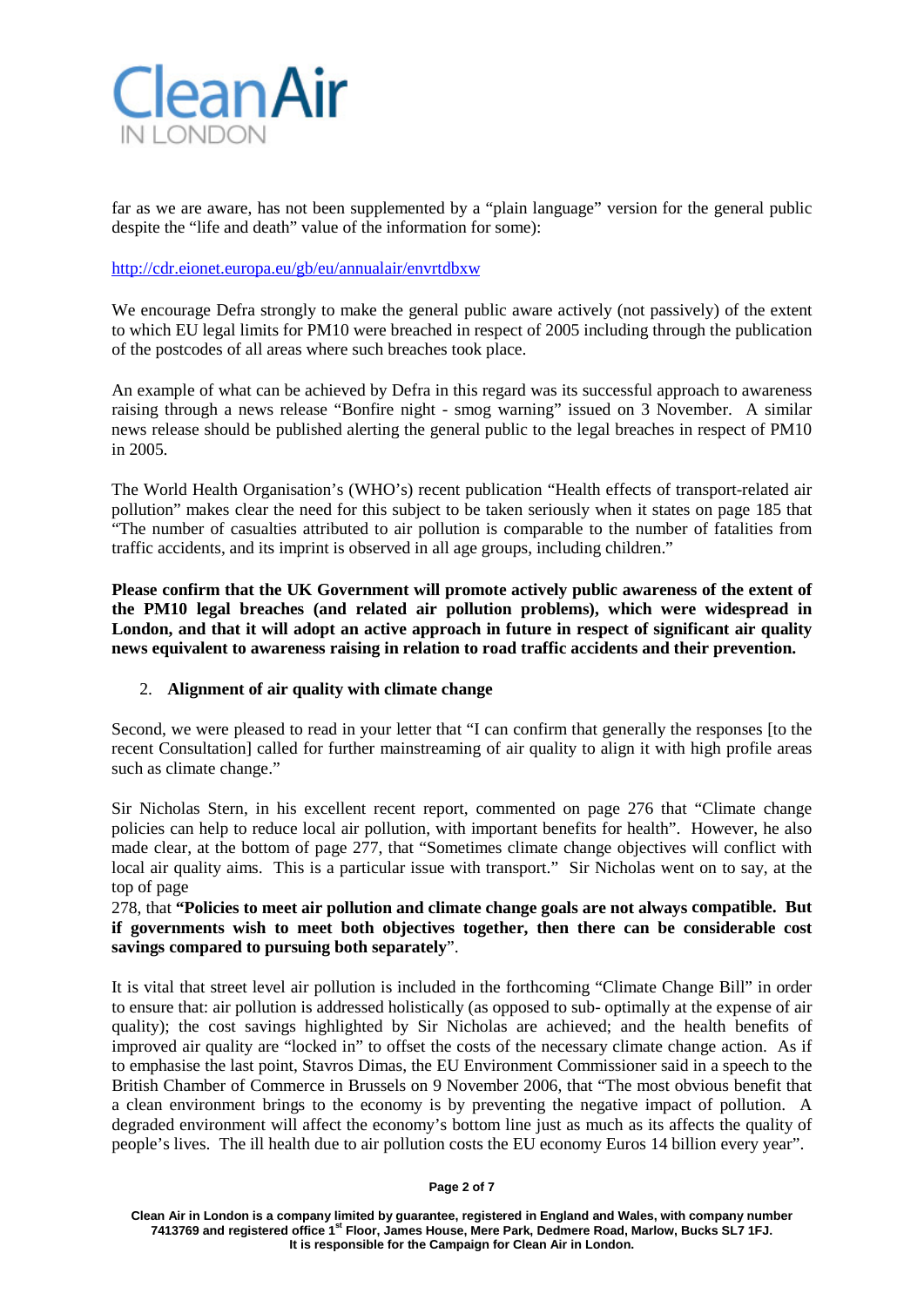

**Please will you confirm that the UK Government will seek to include all air pollution, including street level air pollution (i.e. air quality), in the forthcoming Climate Change Bill.**

# 3. **Air Quality in London**

As you say "London is widely recognised as an area with acute air pollution problems". You confirmed that "Neither Defra nor the Mayor are in anyway suggesting that [the Low Emission Zone] will be or should be the only initiative to help alleviate bad air pollution in London."

**Please confirm that Defra and the Mayor intend that the package of measures to be introduced by them will be expected, in their totality, to achieve EU legal limits throughout London by the target dates in current (or revised) EU legislation (noting that these were largely included in EU legislation in 1999 to be achieved by 1 January 2010 and earlier for PM10).**

## 4. **Exposure reduction**

Your letter emphasises Defra's commitment to the "exposure reduction" approach to regulating fine particulate matter (PM2.5) as opposed to the current limit value approach. As we explained in our letter of 25 June, we believe that this approach (that aims for average improvements in air quality across the population as a whole

rather than meeting the absolute needs of individuals for clean air) is inconsistent with the WHO's view that "unlimited and free access to clean air of acceptable quality is a fundamental human necessity and right" and that "an unequal distribution of health risks over the population raises concerns of environmental justice and equity".

## **Please explain how the "exposure reduction" approach is consistent with the**

**WHO's view and further with the approach laid out by the Secretary of State in his speech to the Lunar Society on 26 October 2006 which emphasised in the environmental context "First, equal citizenship rights" and "Second, all citizens should be able to enjoy a social minimum of environmental resources: clean air, drinking water...".** The former must include those who live in, work in and visit air pollution "hotspots" and the latter must surely be interpreted to mean the urgent attainment of WHO recommended levels of air quality. Brompton Road, in Central London, with its high density of retail, office and residential use, is an example of an area with many thousands of people exposed to unacceptably high levels of air pollution that is in serious need of urgent action by the UK Government and devolved administrations.

Again the WHO's recent publication "Health effects of transport-related air pollution" makes clear the seriousness of the problem for many people who live near busy roads when it states on page 94 that "exposures or concentrations of most pollutants are  $2 - 3$  times higher near busy roads than in background environments".

## 5. **New Air Quality Directive**

You have made clear that the UK Government fully supports the current draft of the [new Air Quality] Directive. **Please explain what you mean when you go on to say that "We believe that it sets the scene for stronger measures in the near future".**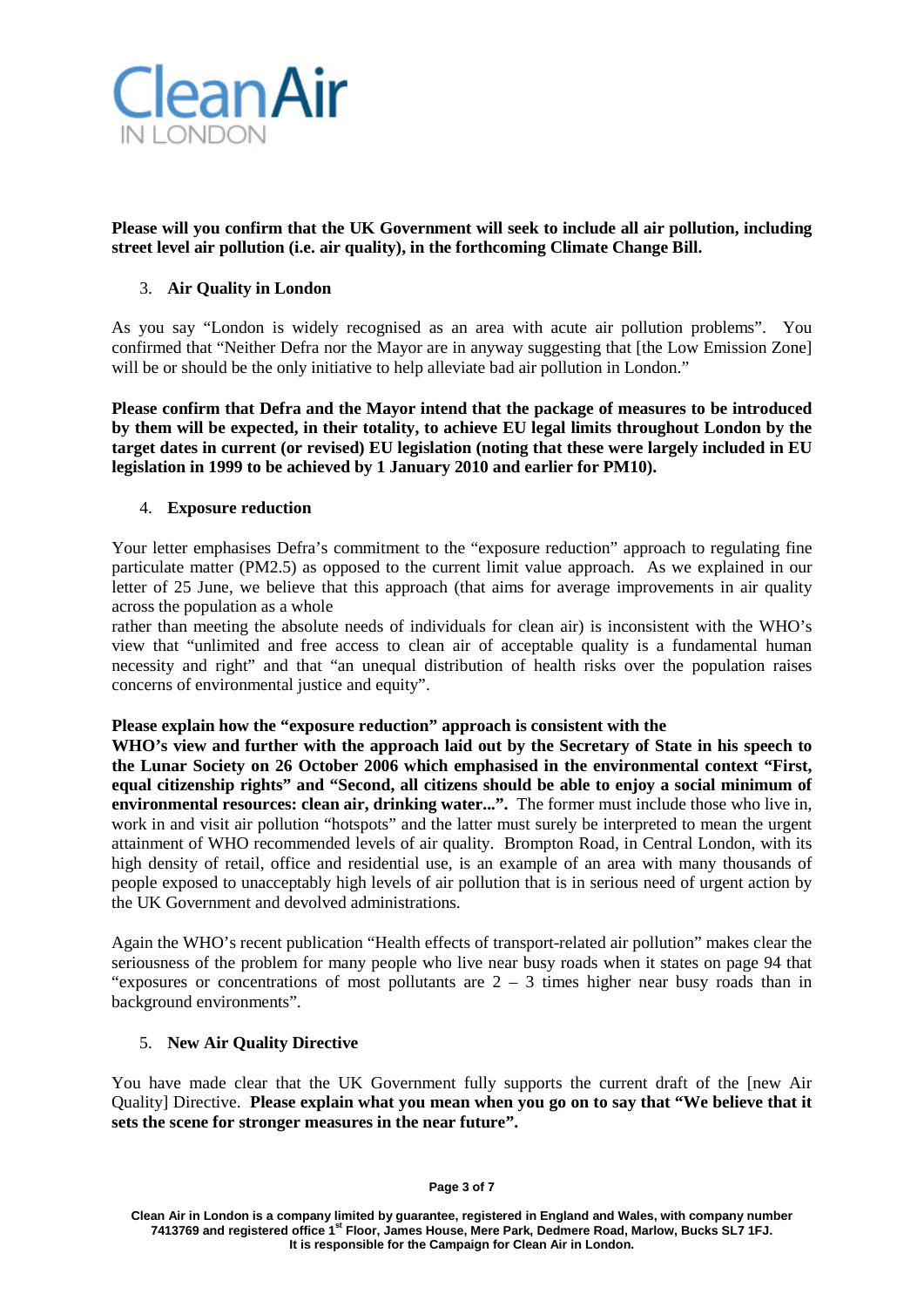

**Please confirm also that the UK Government intends to enshrine in UK legislation, as a minimum (and preferably further taking account of the points made by The Knightsbridge Association and many others), at least the same standards of air quality that it is seeking currently to have included in the new EU Directive (except to the extent that the final version of the Directive imposes tighter limits) and that it will address particularly the needs of those in air pollution "hotspots".** The proposed Climate Change Bill will provide an excellent opportunity to do so.

You state that the UK Government might seek to 3 and 5-year derogations (i.e. time extensions) from compliance with certain limit values (PM10, Benzene and Nitrogen Dioxide) and that "Any such proposal would not amount to an "exemption" but rather an integral part of planning to achieve compliance at the earliest opportunity, consistent with our European obligations". In our view, given that the most important EU legal limits for air quality have been in legislation since 1999, we do not see how "the earliest opportunity" is consistent with time extensions beyond January 2010. **Please explain what significant unexpected or unforeseeable difficulties have arisen since 1999.**

# 6. **12 Air Quality Commitments**

Given the extent of support from community organisations and leading politicians across London for the 12 Air Quality Commitments, and in the interests of transparency, will the Secretary of State and you please explain in respect of each of the 12 Air Quality Commitments sought by The Knightsbridge Association in its letter to the Secretary of State dated 25 June why you "think that [they] are not necessary and will detract from the action and effort that [Defra] and the devolved administrations are taking to help improve air quality and the environment for the population."

Thank you sincerely for taking seriously our concerns about air pollution in London and giving the issues we raise with others your particular attention.

We look forward to hearing from you again.

Yours sincerely,

Simon Birkett Chair Transport and Environment Committee The Knightsbridge Association

Cc: Those copied on our letter of 29 October

## **Defra letter: Please see below an exact copy of the letter received from Defra**

#### *Date 07 November 2006*

Dear Mr Birkett,

Thank you for your letters dated 25 June and 29 October in which you raise several issues to do with poor ambient air quality. We have taken note of your detailed comments relating to the dossiers currently under public consultation. This response will only cover your wider air quality concerns.

#### **Page 4 of 7**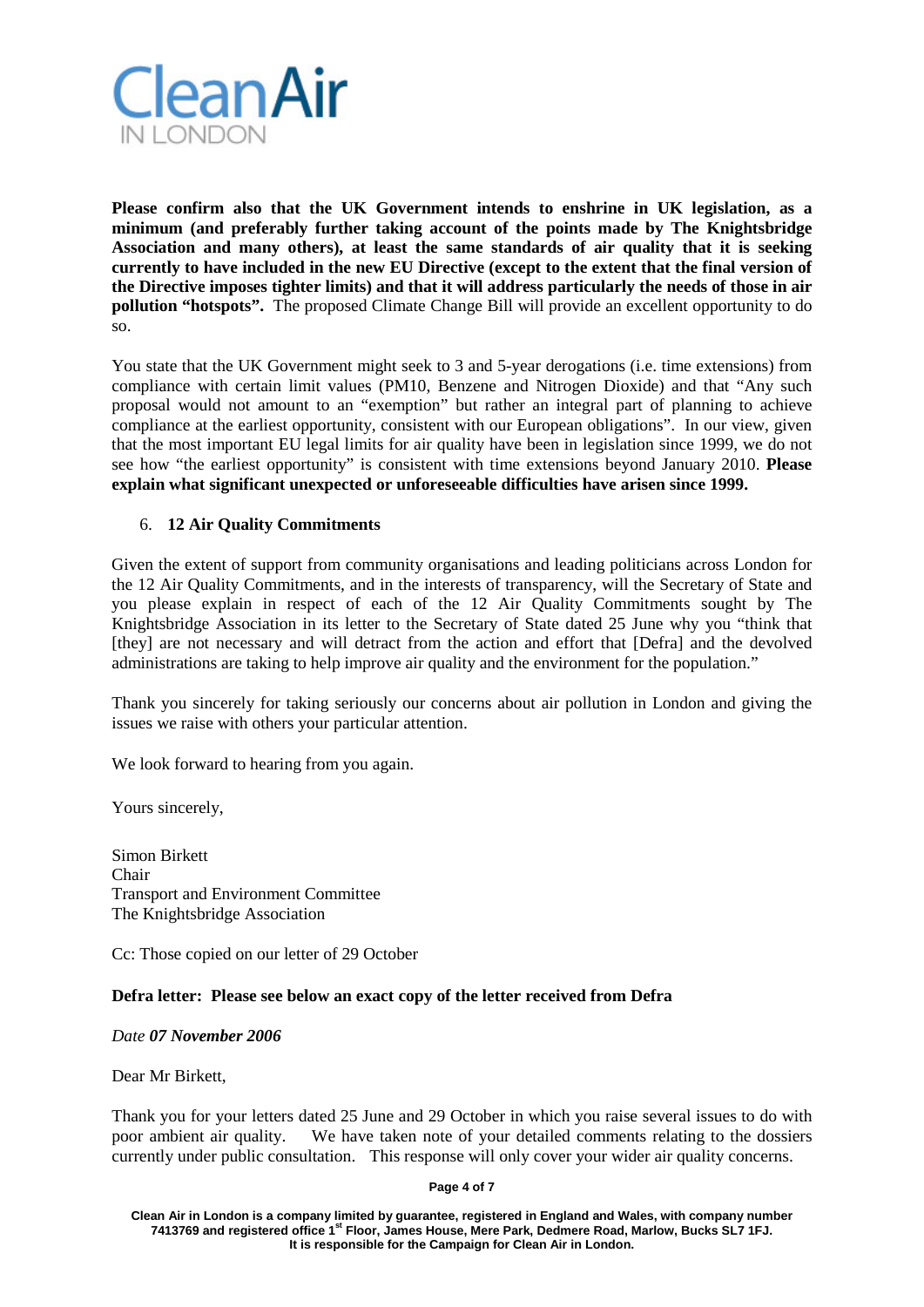

#### *Government commitment to improving air quality*

The UK Government remains committed to protecting the public from the harmful effects of air pollution. We have overall responsibility for ensuring that the air quality limit values in the EU legislation are met and to this end we have in place a package of measures at national and local level to ensure this as far as possible. Within central government, Defra officials are involved in a wide range of high level activities to seek, plan and implement solutions to poor ambient air quality. For example we work closely with air quality experts at home and abroad, and we liaise with our counterparts in other government departments to ensure air quality issues are considered as part of other mainstream policies. Local authorities also play a crucial role in supporting and helping to deliver our air quality objectives.

We strive to ensure total transparency in our dealings with colleagues across Whitehall and particularly with the general public. To this end, all information on local air quality recorded by Defra is regularly updated and is available for public use on the internet. We also frequently run public consultations, the most significant being the recent one covering the new national Air Quality Strategy (on which you have already commented). As you will know from David Miliband's letter of 11 September to Rt Hon Sir Malcolm Rifkind MP, we are now analysing the comments received, and these will be taken into account in developing the final Strategy over the next few months. A summary of the consultation responses will be published on the Defra website shortly, and a more detailed response to comments received will also be published in due course. I can confirm that generally the responses called for further mainstreaming of air quality to align it with high profile areas such as climate change. We plan to publish a final Air Quality Strategy document in the early part of next year.

#### **Air Quality in London**

London is widely recognised as an area with acute air pollution problems. Local authorities are taking steps to improve air quality at local level through their statutory duties for air quality management (LAQM) under the Environment Act 1995. They are required to carry out regular reviews and assessments of air quality in their area against standards and objectives in the national Air Quality Strategy and which have been prescribed in regulations for the purpose of LAQM. Where it is found these are unlikely to be met, authorities must designate air quality management areas (AQMAs) and take action to work towards meeting the air quality objectives. London Borough of Kensington & Chelsea designated their whole borough as an AQMA in respect of nitrogen dioxide  $(NO<sub>2</sub>)$  and particles  $(PM<sub>1</sub>(t))$  in December 2000. Kensington & Chelsea produced its air quality action plan in 2003 which identified a number of specific measures aimed at improving local air quality. A copy of the air quality action plan can be found on Kensington & Chelsea's website at <http://www.rbkc.gov.uk/environmentandtransport/airquality/reportsanddocuments.aspx>

Westminster declared an AQMA in respect of nitrogen dioxide and PM10 in March 1999. They produced an air quality action plan in January 2001 which can be found at [http://www.westminster.gov.uk/services/environment/pollution/airpollution/air-quality](http://www.westminster.gov.uk/services/environment/pollution/airpollution/air-quality-management/westminster-air-quality-action-plan/)[management/westminster-air-quality-action-plan/](http://www.westminster.gov.uk/services/environment/pollution/airpollution/air-quality-management/westminster-air-quality-action-plan/)

Measurements of nitrogen dioxide and particles levels continue to take place at Brompton Road and at Cromwell Road in recognition of the significant air pollution challenges faced by residents along these busy thoroughfares. The data show the continuing scale of the problem associated with air quality in London and the need for more progress.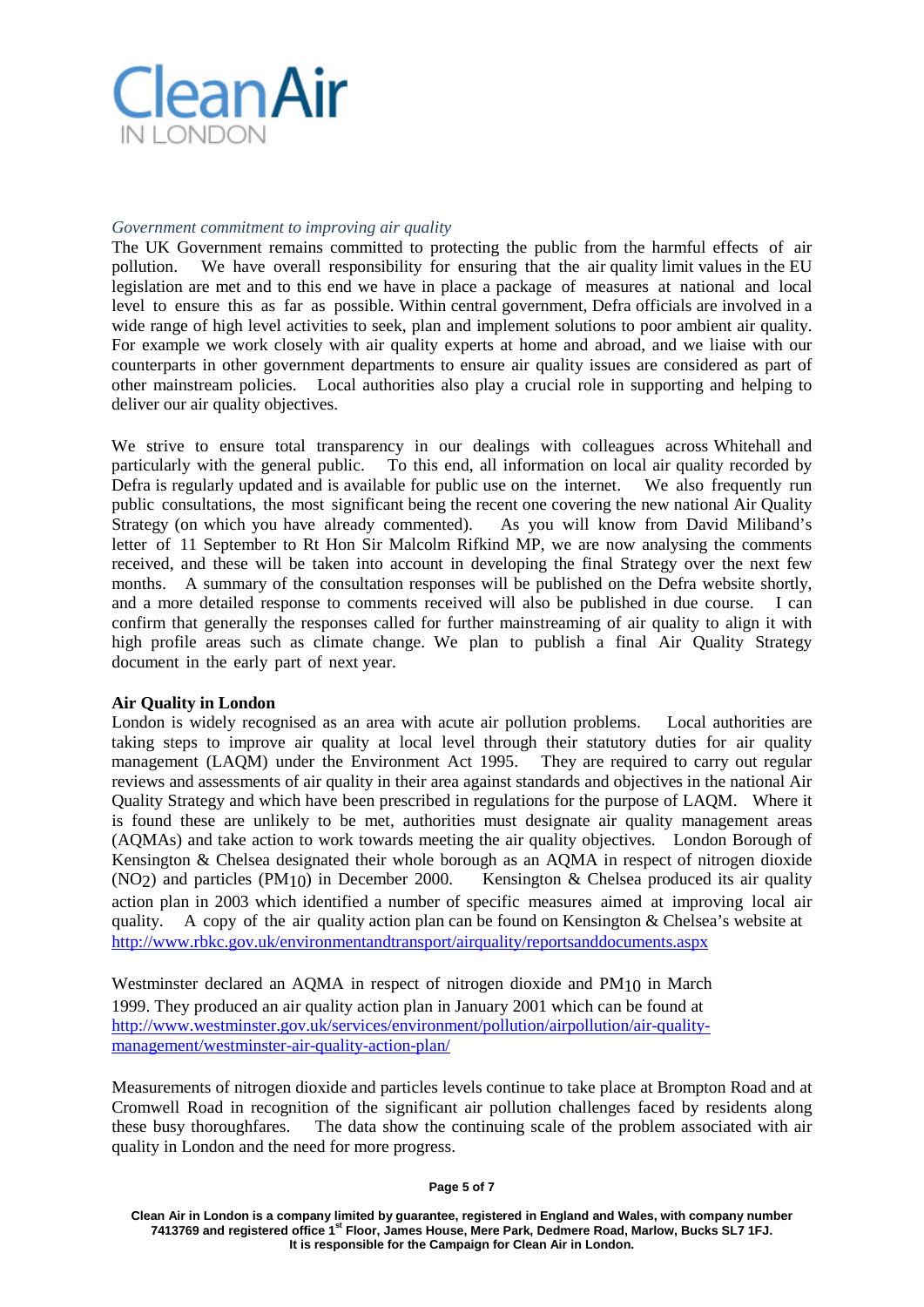

Plans to introduce a Low Emission Zone (LEZ) across London is a matter for the Mayor. Currently a further consultation on details of the scheme and its implementation is taking place to give Londoners and others affected the chance to have their say. It is clear that the LEZ could make a significant contribution towards achieving the UK and European air quality targets in London as well as providing health benefits for Londoners and we support the principle of the scheme. Neither Defra nor the Mayor are in anyway suggesting that this will be or should be the only initiative to help alleviate bad air pollution in London.

## *New Air Quality Directive*

The draft new EU Ambient Air Quality Directive, received first reading political agreement in October Environment Council. As part of the co decision process the document must now go back to the European Parliament for a second reading. The key parts of the directive are the new control measures it introduces for PM2.5 and the conditional additional compliance flexibilities it seeks to give Member States facing difficulties meeting the limit values for  $PM_{10}$ ,  $NO<sub>2</sub>$  and Benzene. The UK Government fully supports the current draft of the Directive. We believe that it sets the scene for stronger measures in the near future. During the negotiations we campaigned strongly for the inclusion of the exposure reduction approach to regulating fine particles as opposed to the current limit value approach. The exposure reduction approach is in our view the preferable way to regulate a pollutant such as PM2.5 where the evidence suggests there is no threshold for adverse effects, and the legislative framework directs action to reduce impact on the whole population. Whilst we were successful in securing the inclusion of an exposure reduction approach to PM2.5, we were unable to obtain agreement to mandatory exposure reduction targets. However, Member States did agree to a Limit Value for PM2.5 beginning in 2015. In the UK we take the potential effects on health posed by PM2.5 seriously and will be commenting on domestic action when we publish our new Air Quality Strategy.

As part of the new measures in the Directive, the European Commission also proposed a 3 and 5-year derogation from compliance with certain limit values (PM10, Benzene, and Nitrogen Dioxide). If this provision is adopted, the UK might seek to use it where appropriate. Any such proposal would not amount to an 'exemption' but rather an integral part of planning to achieve compliance at the earliest opportunity, consistent with our European obligations. The UK is not alone in the difficulties it faces, several other Member States have acute problems achieving the PM<sub>10</sub> and other limit values. That is why the Commission proposed this flexibility.

In Commissioner Dimas's speech after October Council he committed to bring forward new community measures to help Member States in controlling emissions from road transport and other significant sources. The Euro 5 Regulation proposes to set tighter emission limits of particles and of NOx for new cars and vans sold in the EU market (e.g. 80% cut in the emission limit for particulate matter from diesel cars). Euro 6 would set significantly lower emission limits for NOx emissions from diesel cars and would enter into force 5 years after Euro 5. This week, the Commission published a statement on Euro 5 and Euro 6, the details of the developments can be found at

<http://europa.eu/rapid/pressReleasesAction.do?reference=MEMO/06/409>

These new policy instruments will be a welcome addition to the range of measures available to help

**Page 6 of 7**